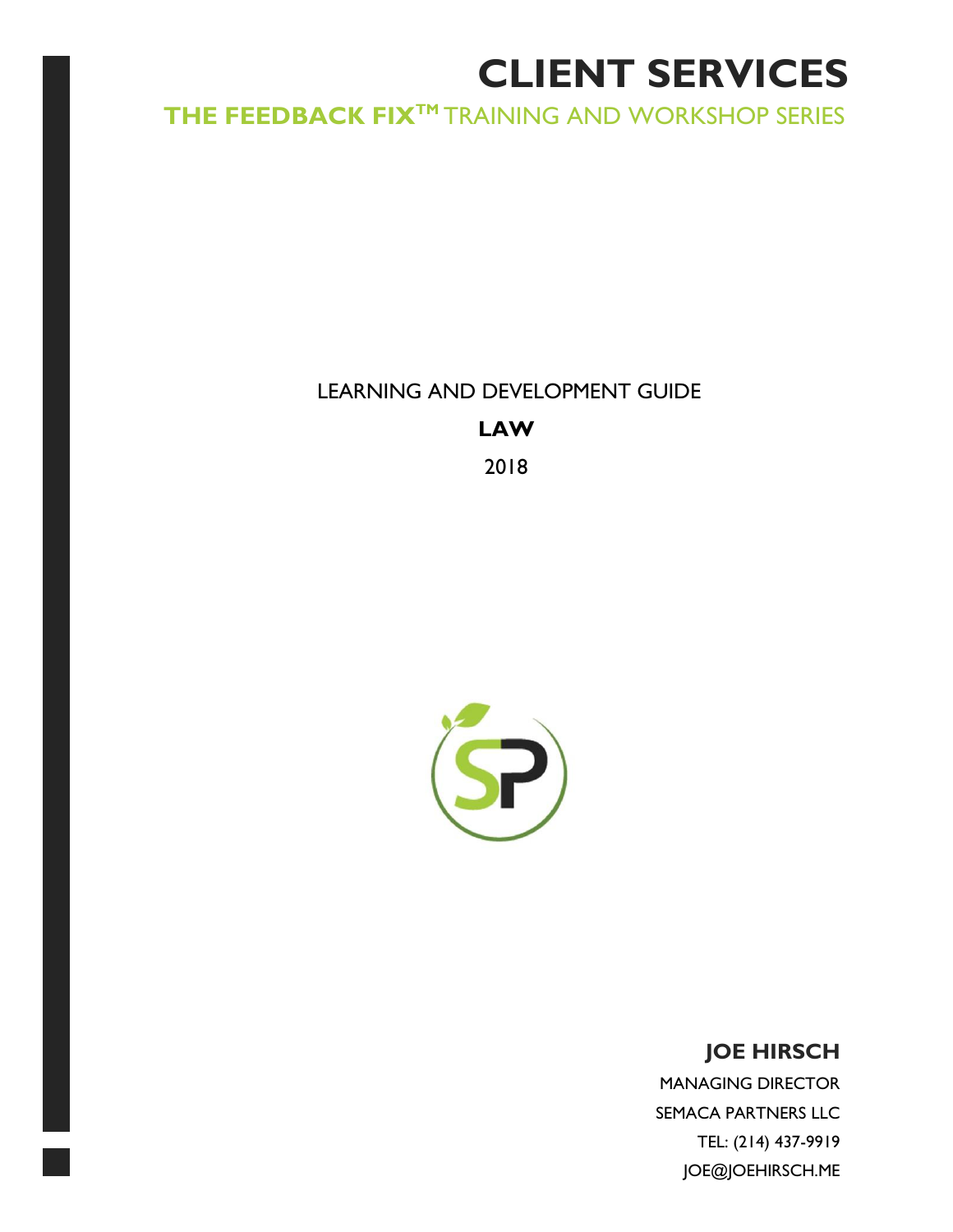#### **WELCOME TO NEXT-LEVEL LEARNING**

Semaca Partners LLC is deeply committed to being a premier provider of exceptional client service.

We are pleased to present the 2017-18 edition of The Feedback Fix<sup>™</sup>, our client-focused training and workshop series. We understand the particular challenges faced by large firms and believe that our unique approach will improve the design and implementation of feedback that helps attract, grow and retain talent.

Our high-engagement training is relevant, easy to implement, and aligned with business strategy. **The Feedback Fix<sup>™</sup> consists of live and virtual trainings that provide customizable, time-efficient, and high**impact learning solutions that make an immediate difference in the lives of our clients.

Additionally, we offer a voluntary capstone session – *at no additional cost* – to address critical issues that unfold during training and assist in the implementation of learning goals. Providing this unique "voice of the client" service allows us to internalize client concerns, analyze day-to-day conditions, and suggest durable solutions to create positive and lasting change.

Strategic. Immediate. Targeted. Actionable. When time is short and stakes are high, Semaca Partners LLC knows how to deliver results that are versatile, empirical, and never burdensome.

- **ELEARN** how to design and implement real-time feedback systems that encourage two-way exchanges (giving and asking for feedback).
- **EXTERGT MANAGE** and **SUPPORT** talent through continuous contact, clear communication, and clarifying candor.
- **EXTER** feedback that is focused on development, not just appraisal.
- **EXPOPT** best practices in performance management that set clear goals and growth targets.

Our approach is guided by the principles in our bestselling book, *The Feedback Fix: Dump the Past, Embrace the Future, and Lead the Way to Change*, which has been praised by top-rated CEOs, acclaimed business coaches, NFL consultants, and educational reformers. Having successfully worked with a diverse set of clients – including Fortune 500 companies, university administrators, sales groups and non-profit organizations – Semaca Partners LLC is an enviable partner in this project.

We strive to deliver exceptional client service and provide a best-in-class learning experience for your organization. Thank you for the opportunity to serve you.

Joe Hirsch Managing Director, Semaca Partners LLC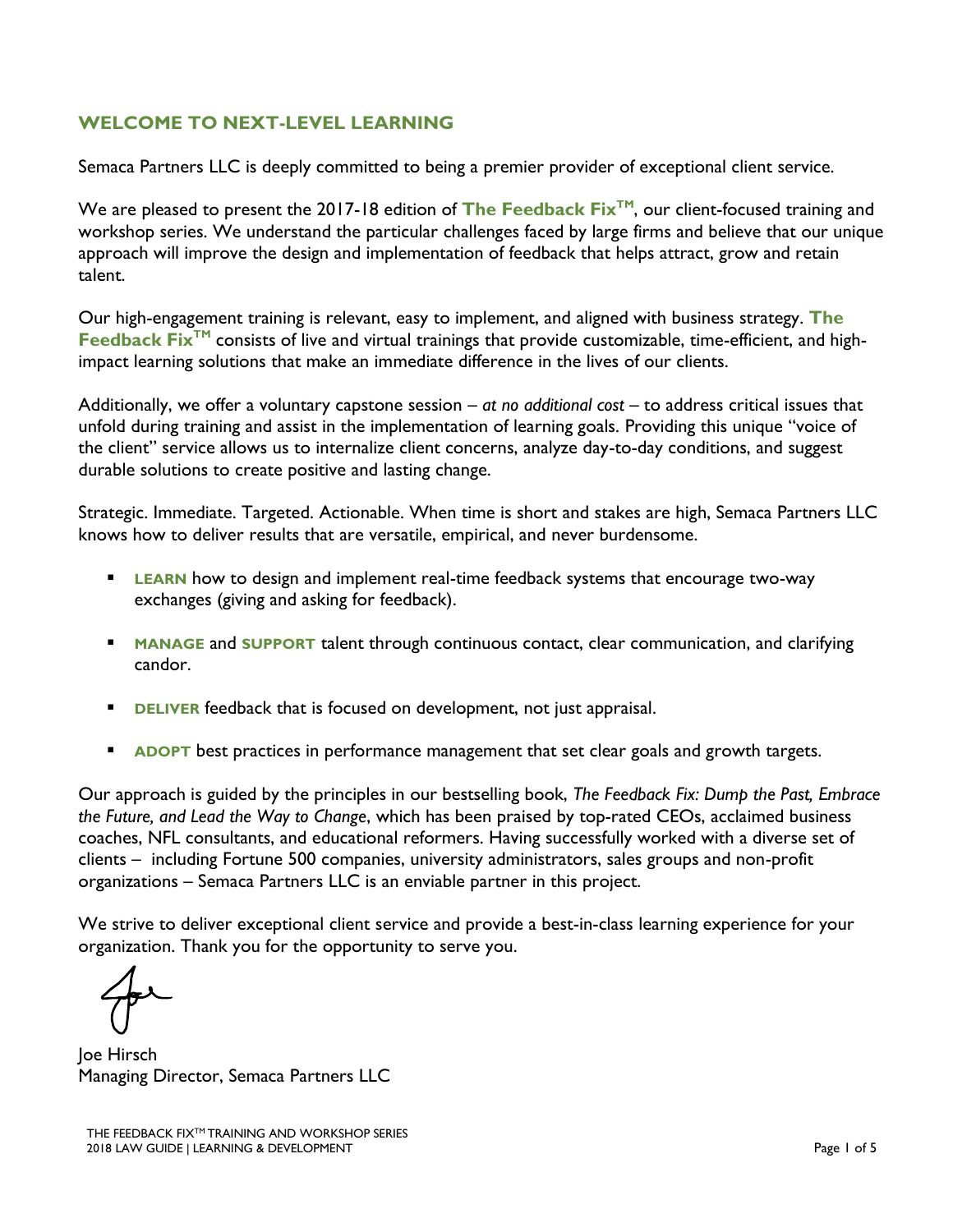#### **CLIENT SERVICES**

|      | <b>General session</b><br>(Partners + Sr./Jr. Associates) | The Future of Feedback: New Rules for the Talent Revoltuion |
|------|-----------------------------------------------------------|-------------------------------------------------------------|
| II.  | <b>Mastermind session #I</b><br>(Sr. Associates)          | Giving Feedback That's Candid (But Not Soul-Crushing)       |
| III. | <b>Mastermind session #2</b><br>(Ir. Associates)          | Asking for Feedback Without Harming Your Standing           |
| IV.  | <b>Capstone session</b>                                   |                                                             |

## *General session: The Future of Feedback: New Rules for the Talent Revolution*

| <b>SUMMARY</b>  | Research suggests that frequent, targeted feedback is essential for top performance.<br>Unfortunately, few people are getting the caliber of feedback they need to improve. This<br>presentation makes a research-based case for revolutionizing how feedback will be designed<br>and delivered in the future. Learn the new rules for engaging and growing high-potential<br>talent through collaborative coaching and build the habits that help individuals empower,<br>evolve, and excel together. This presentation will have you rethinking your organization's<br>entire approach to how feedback is imagined and implemented. |
|-----------------|---------------------------------------------------------------------------------------------------------------------------------------------------------------------------------------------------------------------------------------------------------------------------------------------------------------------------------------------------------------------------------------------------------------------------------------------------------------------------------------------------------------------------------------------------------------------------------------------------------------------------------------|
| <b>IMPACT</b>   | • Gain actionable insights into the neuroscience of giving better feedback<br>• Develop practical tools to recognize and develop the full potential of emerging talent<br>■ Master time-efficient strategies that enable rapid-cycle coaching conversations<br>" Leverage cost-effective, sustainable methods for implementing and monitoring feedback                                                                                                                                                                                                                                                                                |
| <b>FORMAT</b>   | Live / on-site training                                                                                                                                                                                                                                                                                                                                                                                                                                                                                                                                                                                                               |
|                 | On-site trainings deliver high-impact strategies in a high-energy format. Ideal settings are either all-<br>hands meetings or large-group luncheons in a spacious environment.                                                                                                                                                                                                                                                                                                                                                                                                                                                        |
| <b>TIME</b>     | 60 minutes                                                                                                                                                                                                                                                                                                                                                                                                                                                                                                                                                                                                                            |
| <b>AUDIENCE</b> | Partners, senior associates, junior associates                                                                                                                                                                                                                                                                                                                                                                                                                                                                                                                                                                                        |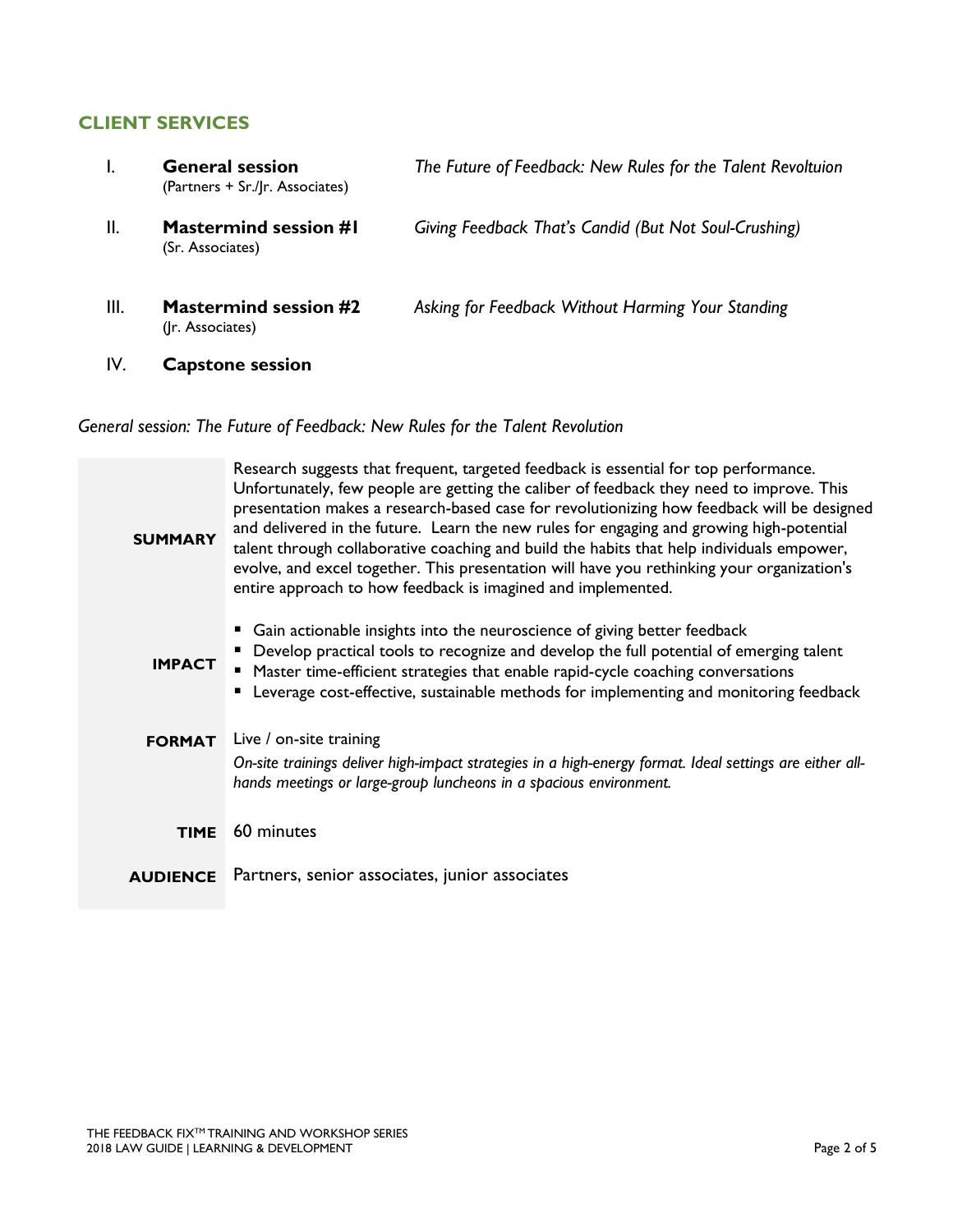#### **ABOUT MASTERMIND TRAININGS**

Research shows that the rate of transfer – a measure of whether new behaviors and ideas are assimilated into everyday practice – reaches 90% when supported by coaching and continuous learning. Semaca Partners LLC firmly believes in targeted follow-up that is both direct and differentiated: catered to specific audiences and tailored to their unique needs. Our virtual "mastermind" trainings ease implementation and elevate performance by delivering just-in-time support that is customized to fit the needs of practitioners.

Experience tells us that change follows a path of progress. That's why we offer deep discounts for mastermind trainings – people shouldn't have to pay a steep price for perfecting their practice. And because we believe that people learn best when they feel their best, mastermind training always puts clients' learning styles and preferences first – when they want and how they want it.

#### *Mastermind #1: Giving Feedback That's Candid (But Not Soul-Crushing)*

| <b>SUMMARY</b> | Giving feedback $-$ especially when it's unsolicited $-$ is one of the least desirable aspects of<br>managing others. It's also one of the most important. Drawing from the science of trust and<br>teams, this mastermind guides experienced leaders through a series of high-impact, time-<br>saving techniques to efficiently, candidly, and courageously share feedback that promotes<br>growth but doesn't pull any punches. Through real-life case study and problem solving,<br>aspiring partners will learn how to deliver real-time feedback that keep their junior reports<br>informed, engaged, and on track while grooming their leadership skills and opportunities for<br>advancement. |
|----------------|------------------------------------------------------------------------------------------------------------------------------------------------------------------------------------------------------------------------------------------------------------------------------------------------------------------------------------------------------------------------------------------------------------------------------------------------------------------------------------------------------------------------------------------------------------------------------------------------------------------------------------------------------------------------------------------------------|
| <b>IMPACT</b>  | • Learn how to describe problems without ascribing blame<br>Develop practical tools to match evaluation with real-time performance check-ins<br>Develop a culture that recognizes and rewards vulnerability, inquiry, and accountability<br>■ Master time-efficient strategies that enable rapid-cycle coaching conversations                                                                                                                                                                                                                                                                                                                                                                        |
| <b>FORMAT</b>  | Mastermind / virtual training                                                                                                                                                                                                                                                                                                                                                                                                                                                                                                                                                                                                                                                                        |
|                | Virtual trainings can be scheduled as tele-classes, webinars or e-courses <sup>1</sup> , and closed-session<br>Facebook groups.                                                                                                                                                                                                                                                                                                                                                                                                                                                                                                                                                                      |
| <b>TIME</b>    | 60 minutes                                                                                                                                                                                                                                                                                                                                                                                                                                                                                                                                                                                                                                                                                           |
|                | <b>AUDIENCE</b> Senior associates                                                                                                                                                                                                                                                                                                                                                                                                                                                                                                                                                                                                                                                                    |
|                |                                                                                                                                                                                                                                                                                                                                                                                                                                                                                                                                                                                                                                                                                                      |

 $\overline{a}$ 

<sup>1</sup> *E-courses deliver ten microlearning classes featuring self-contained content and assessments via email.*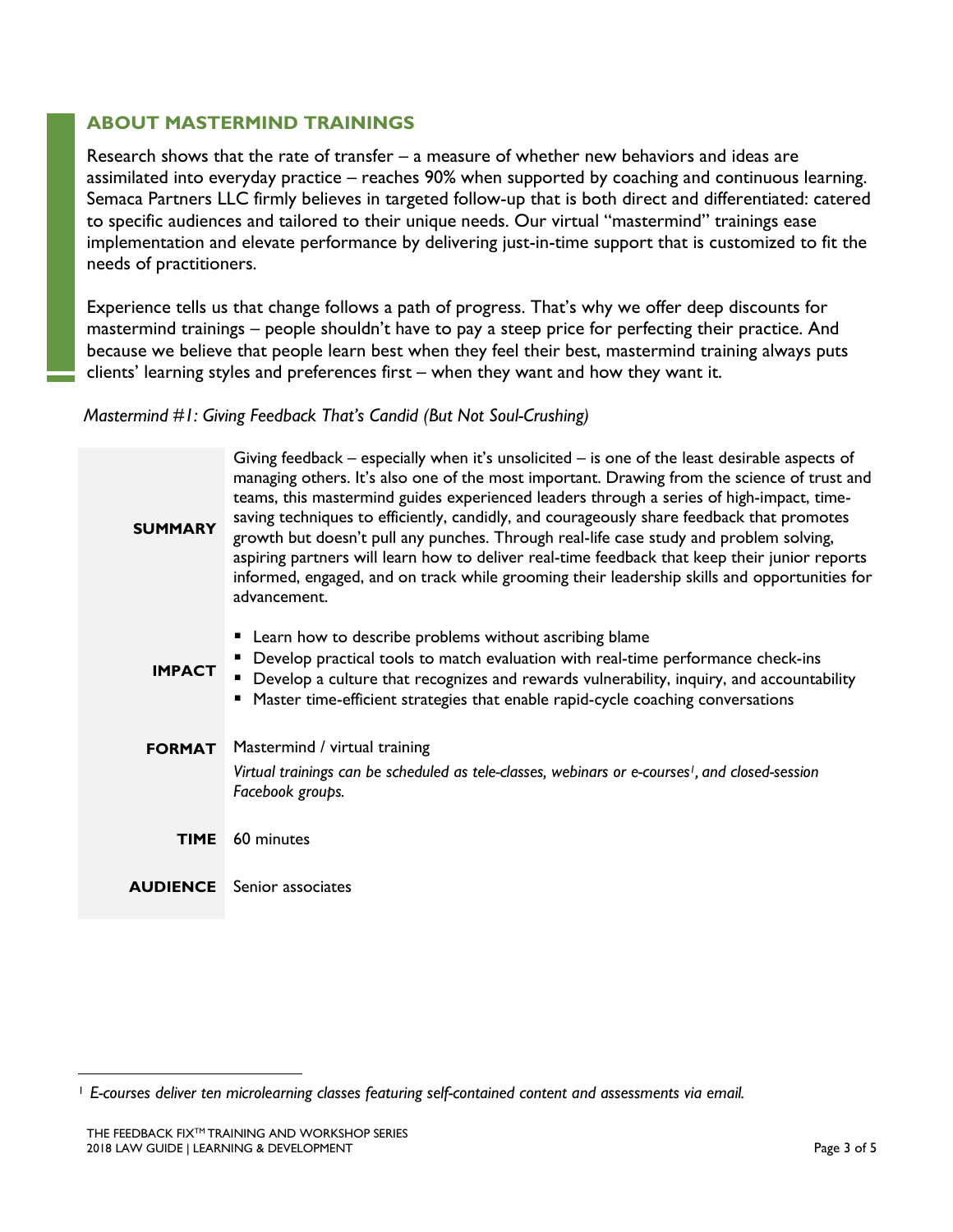*Mastermind #2: Asking for Feedback Without Harming Your Standing*

| <b>SUMMARY</b> | A recent Gallup survey revealed that nearly three-quarters of employees under the age of<br>30 want feedback from their bosses but are too afraid to ask for it. Applying cutting-edge<br>behavioral science and communication techniques, this mastermind course gives rising talent<br>the tools and confidence to ask supervisors for feedback without career repercussion.<br>Through real-life case study and problem solving, emerging leaders will accelerate their<br>learning curve and learn how to manage up for success. |
|----------------|--------------------------------------------------------------------------------------------------------------------------------------------------------------------------------------------------------------------------------------------------------------------------------------------------------------------------------------------------------------------------------------------------------------------------------------------------------------------------------------------------------------------------------------|
| <b>IMPACT</b>  | • Learn how to structure requests for feedback<br>Refine listening techniques with the intent to understand, not respond<br>• Develop self-scoring checklists to monitor progress<br>" Learn how to establish presence and get a seat at the table<br>" Manage mistakes early and turn vulnerability into a career advantage                                                                                                                                                                                                         |
| <b>FORMAT</b>  | Mastermind / virtual training<br>Virtual trainings can be scheduled as tele-classes, webinars or e-courses, and closed-session<br>Facebook groups.                                                                                                                                                                                                                                                                                                                                                                                   |
| <b>TIME</b>    | 60 minutes                                                                                                                                                                                                                                                                                                                                                                                                                                                                                                                           |
|                | <b>AUDIENCE</b> Junior associates                                                                                                                                                                                                                                                                                                                                                                                                                                                                                                    |

## **CAPSTONE SESSION: THE SEMACA DIFFERENCE**

Our name is our mission. Semaca Partners LLC isn't your typical fly-by consultant. We stick around to ensure the best possible outcomes for our clients. No exit surveys. No burdensome follow-up. Just deliberate practice, active listening, and strategic tuning to help our clients filter our training through their organization's unique culture and everyday realities.

To create durable solutions, we're proud to offer a voluntary capstone session – **at no additional cost**  – following our General and Mastermind trainings. It's our way of making sure the job we're hired to do gets done right.

Experience tells us that solutions don't materialize from what is taught but what is *learned*. Many of our clients only begin to realize the true scope of their problem once our General and Mastermind trainings are complete. When that time comes, we want to be by their side and continue to offer a lifeline of support.

The capstone session is a "voice of the client" workshop that ties together past learning with current realities – an authentic, needs-driven opportunity for fine-tuning the message, method and measures that create lasting and positive change. Our work ends when your progress begins. That's a commitment of partnership. **That's the Semaca difference.**